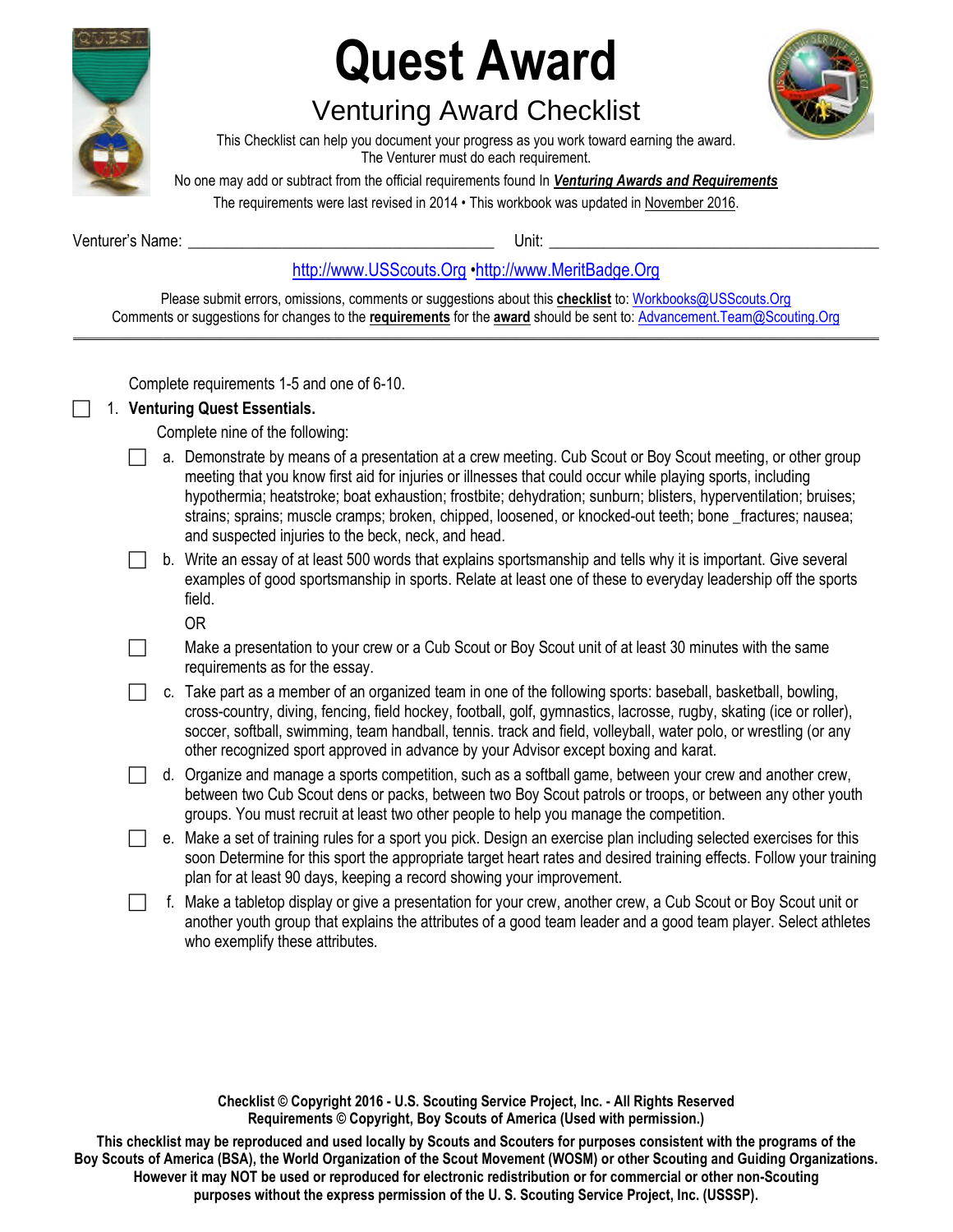- g. Make a display or presentation on a selected sport for your crew or another group covering the following.
	- $\Box$  i. Etiquette for your sport
	- $\Box$  ii. Equipment needed
	- $\Box$  iii. Protective equipment needed and why it is needed
	- $\Box$  iv. History of the sport
	- $\Box$  v. Basic rules
- $\Box$  h. Research answers to the following questions. Then, at a crew meeting or other youth group meeting, manage a discussion on drug problems as they relate to athletes.
	- $\Box$  What drugs are banned?
	- $\Box$  What effect do these banned drugs have on the human body and mind?
	- $\Box$  Where can information about drugs be found?
	- $\Box$  How do some sports organizations fight sports drug abuse?
	- $\Box$  Cover at least the following drugs: stimulants, painkillers, anabolic steroids, beta blockers, diuretics, alcohol. marijuana, and cocaine.
- $\Box$  i. Research and then, at a crew meeting or other youth group meeting, manage a discussion on recent training techniques being used by world-class athletes. Compare them to training techniques of 25 and 50 years ago. (This discussion must be different from the discussion in requirement g.)
- $\Box$  i. Study ways of testing athletes for body density. Fat content can be measured by skin-fold calipers, body measurements, and hydrostatic weighing. Then recruit a consultant to assist you as you determine the body density and fat content for your fellow crew members at a crew meeting or special activity.
- k. Select a favorite Olympic athlete, a highly respected athlete in your city, or a favorite professional athlete and research his or her life. Make an oral presentation or tabletop display for your crew or another youth group
- $\Box$  I.. Explain the importance of proper nutrition as it relates to training tor athletes. Explain the common eating disorders anorexia and bulimia and why they are harmful to athletes.

#### 2. **First Aid.**

Complete the American Red Cross Sport Safety Training course (or equivalent) and CPR training.

#### 3. **Fitness for Life.**

Complete a or b.

 a. Complete the Fitness for Life program (Corbin and Lindsey, published by Human Kinetics, 20O2). Check with your Advisor to see if your crew already has the book Fitness for Life. Ask your Advisor about offering the program for you alone, you and some other Venturers, or even your whole crew. You might find the book at your local library. You can order it directly from Human Kinetics at http://www.humankinetics.com.

### $\Box$  b. Complete the following:

- $\Box$  i. Make an appointment with your doctor for a complete physical before beginning any physical conditioning program. Explain to your doctor that you are preparing to undertake a 90-day physical fitness improvement program.
- ii. Interview healthy older adults about their Fitness levels. As part of these interviews, you may want to ask such questions as:
	- What kinds of cardiovascular activities do you do?
	- How have your fitness, diet, and physical activity changed over the years?
	- Are you more fit and/or active now than you were five (10,15. etc.) years ago?
	- $\Box$  Use this data to discuss with your crew and/or another group the importance and benefits of using exercise throughout their lives.
- iii. Research and write an essay of 1.500 words or more, or make a presentation to your school, a Cub Scout den or pack, a Boy Scout troop, or a Venturing crew explaining what physical fitness is. Incorporate into this essay or presentation all of the following:
	- Aerobic capacity
		- **Endurance**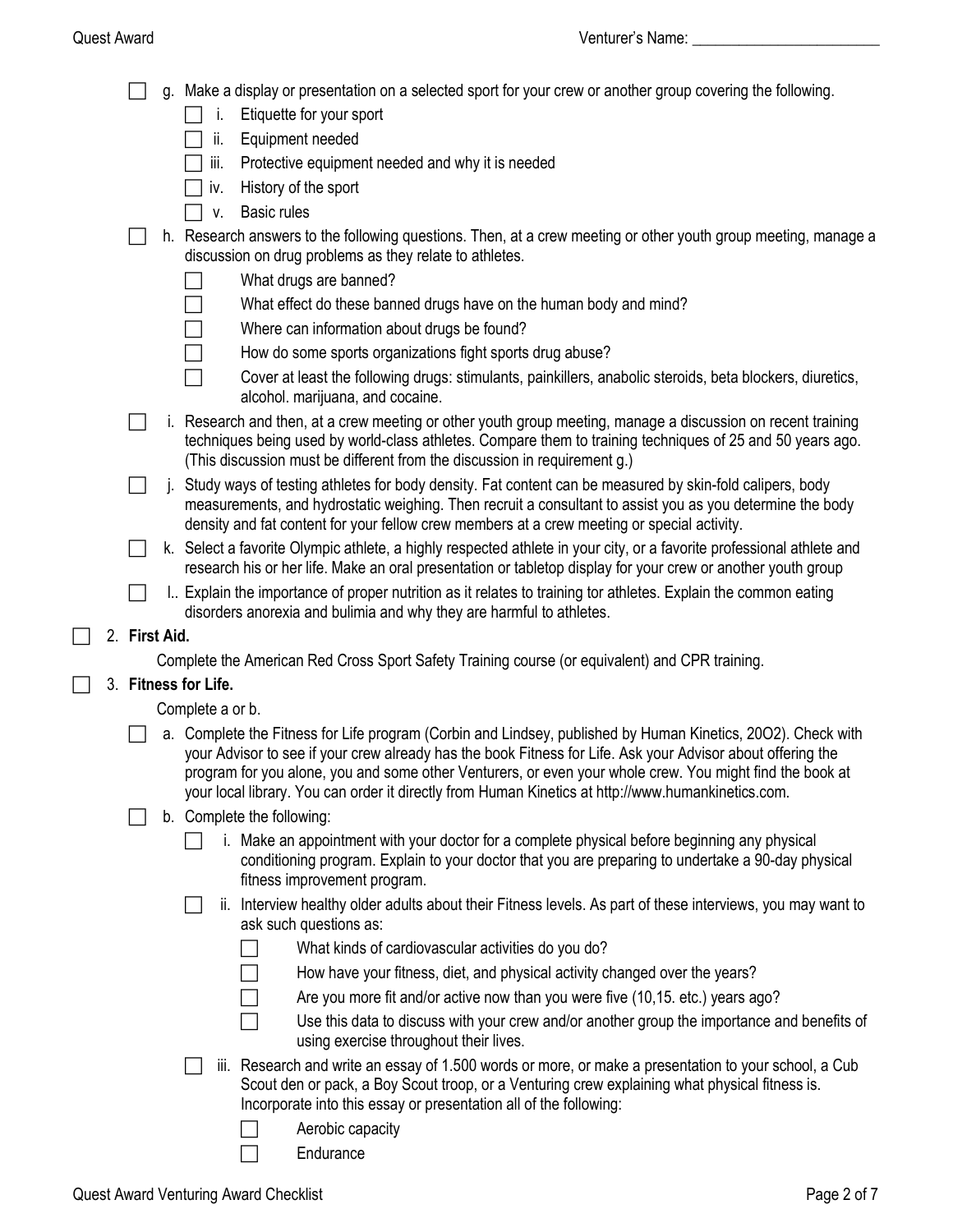|    |                           |  |       |                      |             | Body composition |                                                                                |  |                                                                                                                                                                                                                                                                                                                                     |  |
|----|---------------------------|--|-------|----------------------|-------------|------------------|--------------------------------------------------------------------------------|--|-------------------------------------------------------------------------------------------------------------------------------------------------------------------------------------------------------------------------------------------------------------------------------------------------------------------------------------|--|
|    |                           |  |       |                      | Flexibility |                  |                                                                                |  |                                                                                                                                                                                                                                                                                                                                     |  |
|    |                           |  |       |                      |             | Muscle strength  |                                                                                |  |                                                                                                                                                                                                                                                                                                                                     |  |
|    |                           |  |       |                      |             |                  | your results with a fitness professional or your coach or Advisor.             |  | After you have completed your research and written your essay or made your presentation, review                                                                                                                                                                                                                                     |  |
|    |                           |  |       | guidelines:          |             |                  |                                                                                |  | iv. Based upon your essay or presentation on physical fitness, develop a personal physical fitness<br>improvement program and follow it for a minimum of 90 days. After developing your program, review it<br>with your Advisor and/or coach. This fitness improvement program should include the following                         |  |
|    |                           |  |       |                      |             |                  | Exercise a minimum of three times each week                                    |  |                                                                                                                                                                                                                                                                                                                                     |  |
|    |                           |  |       |                      |             |                  | have affected your performance. You may want to adjust your schedule.          |  | Complete the Venturing Weekly Exercise Plan and Chart. At the end of each week, review<br>your calendar. Write down the times when you seem to have the most/least energy. Note any<br>environmental conditions or changes in your personal health (cold, flu. fever, etc.) that may                                                |  |
|    |                           |  |       | $\Box$               |             |                  | of your regular physical education class at school.                            |  | Share this information with your Advisor You may do some of your exercise workouts as part                                                                                                                                                                                                                                          |  |
|    |                           |  |       | Summit Award.        |             |                  |                                                                                |  | Note: This may qualify as your area of personal growth for the Venturing Discovery. Pathfinder, or                                                                                                                                                                                                                                  |  |
|    |                           |  |       |                      |             |                  | completion? Present your findings to your crew and/or another youth group.     |  | v. Look though current magazines, articles, and/or videos that feature exercises. Evaluate at least three<br>exercises. Determine how these exercises apply to personal fitness. What level of fitness is required to<br>be able to perform the exercise and what procedures and equipment are necessary for successful             |  |
|    |                           |  |       |                      |             |                  |                                                                                |  | vi. Learn to calculate the number of calories a person would need who is sedentary, moderately active, or                                                                                                                                                                                                                           |  |
|    |                           |  |       |                      |             |                  | and share this information with your Advisor and coach.                        |  | active, for their particular age. Keep a record for 10 days of your food intake and physical activity. How<br>might you adjust your food intake and physical activity to change your percentage of body fat? Write a<br>plan to maintain ideal levels of body fat. Include in this plan the six factors that influence body fatness |  |
|    |                           |  |       | youth group.         |             |                  |                                                                                |  | vii. Examine three muscular development exercises and apply biomechanical principles to each. List two<br>reasons why these principles can reduce injuries and discuss this information with your crew or other                                                                                                                     |  |
|    |                           |  | VIII. | this desire:         |             |                  |                                                                                |  | Based upon the human desire for peak performance, examine and discuss the physical and<br>psychological activities required for success. As part of this discussion, review with your crew and/or<br>another youth group the following six specific needs (S-P-I -C-E-S) for a balanced approach to achieve                         |  |
|    |                           |  |       | <b>Spiritual</b>     |             | Physical         | <b>Intellectual Cultural</b>                                                   |  | <b>Emotional Self-Responsibility</b>                                                                                                                                                                                                                                                                                                |  |
|    |                           |  |       |                      |             |                  |                                                                                |  | Note: S-P-I-C-E-S is supplied from the United States Anti-Doping Agency, http://usantidoping.org.                                                                                                                                                                                                                                   |  |
|    | 4. Fitness Assessment.    |  |       |                      |             |                  |                                                                                |  |                                                                                                                                                                                                                                                                                                                                     |  |
|    |                           |  |       |                      |             |                  | troop, another Venturing crew, or another youth group.                         |  | Administer the FITNESSGRAM® physical assessment test to your crew, a Cub Scout den or pack, a Boy Scout                                                                                                                                                                                                                             |  |
| 5. | <b>Sport Disciplines.</b> |  |       |                      |             |                  |                                                                                |  |                                                                                                                                                                                                                                                                                                                                     |  |
|    |                           |  |       |                      |             |                  | Choose a sport from the list below or another sport approved by your Advisor.  |  |                                                                                                                                                                                                                                                                                                                                     |  |
|    |                           |  |       |                      |             |                  |                                                                                |  | a. Develop a profile of a typical athlete in your chosen spoil, listing skills and attributes necessary to be proficient.<br>Examples: hand-eye coordination, running speed, quick responses, heavy/light weight, tall/short.                                                                                                       |  |
|    |                           |  |       | b. Do the following: |             |                  |                                                                                |  |                                                                                                                                                                                                                                                                                                                                     |  |
|    |                           |  |       |                      |             |                  | i. Develop a list of equipment and facilities necessary for your chosen sport: |  |                                                                                                                                                                                                                                                                                                                                     |  |
|    |                           |  |       |                      |             |                  | Personal equipment such as mouthpiece, helmet or earplugs                      |  |                                                                                                                                                                                                                                                                                                                                     |  |
|    |                           |  |       |                      |             |                  | Team equipment such foils, shooting jacket, or weights                         |  |                                                                                                                                                                                                                                                                                                                                     |  |
|    |                           |  |       |                      |             |                  |                                                                                |  | Team or sponsor supplies or facilities such as targets, ammunition, playing courts, or rivers                                                                                                                                                                                                                                       |  |

 ii. Discuss the relative importance equipment plays toward your success in that sport (Certain sports are equipment-intensive, such as bobsled and luge.)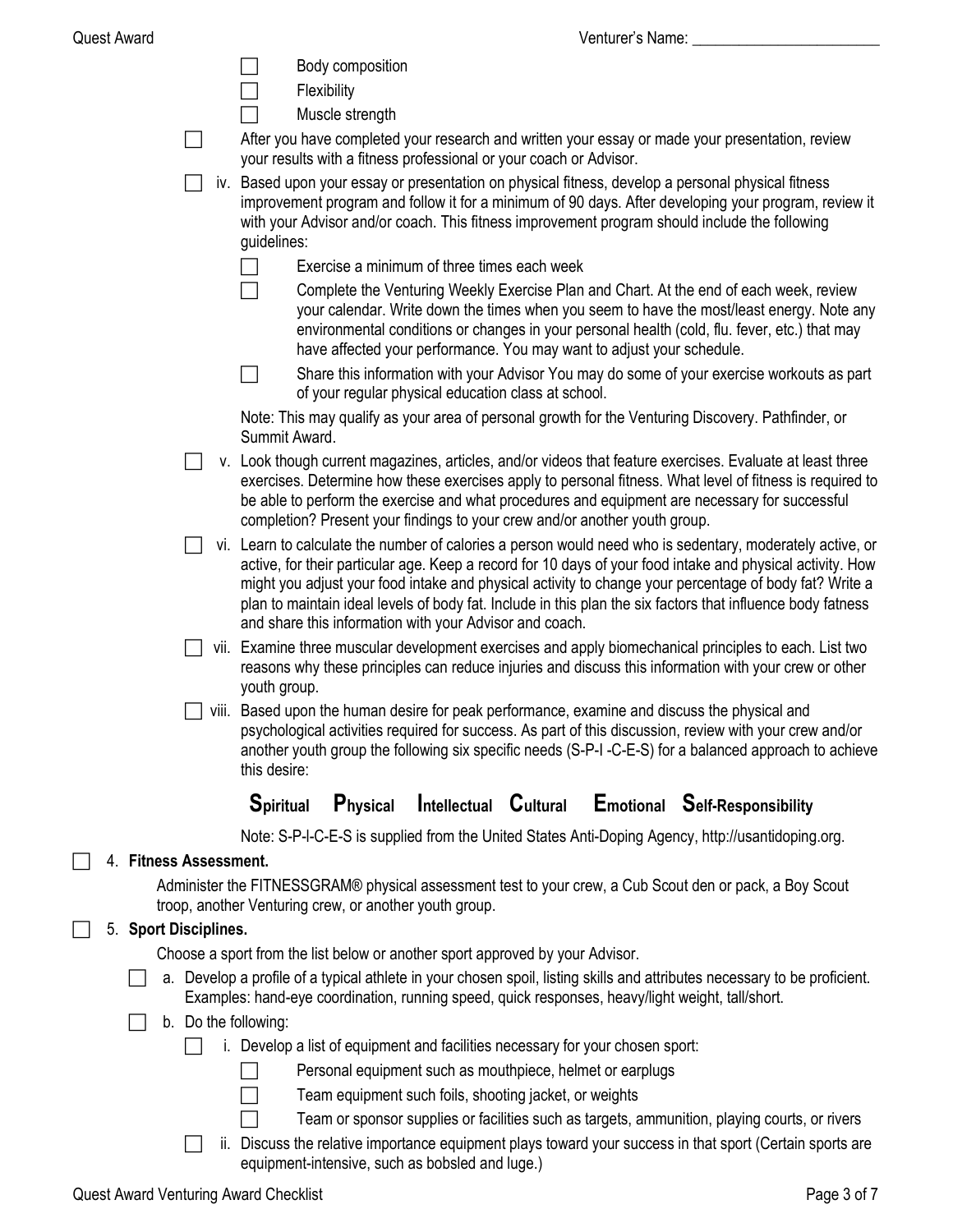- iii. Tell how equipment for this sport has improved or changed over lime
- $\Box$  c. Participate and show proficiency in a sport of your choice.
	- d. For your chosen sport, give a sports clinic to a Cub Scout pack or den, Boy Scout troop, or other youth group. Include a demonstration and skills teaching. You can even include competition when possible.

Here are some suggested sports for requirement 5:

| cycling               | sailing       | field sports      | swimming              | field hockey       |
|-----------------------|---------------|-------------------|-----------------------|--------------------|
| synchronized swimming | lacrosse      | underwater sports | track and field       | water polo         |
| racquet sports        | waterskiing   | badminton         | winter ice sports     | handball           |
| bobsled               | racquetball   | curling           | squash                | ice hockey         |
| table tennis          | roller sports | speed skating     | in-line speed skating | winter snow sports |
| roller figure skating | biathlon      | roller hockey     | skiing                | skateboarding      |
| snowboarding          | target sports | archery           | bowling               | darts              |
| dance                 | disc sports   | equestrian        | shooting              | fencing            |
| water sports          | martial arts  | canoe/            | kayak                 | modern pentathlon  |
| diving                | orienteering  | rowing            | team handball         | other sports       |
|                       |               |                   |                       |                    |

### **Quest Electives.**

Choose one from the options below.

- 6. **History and Heritage of Sports**.
	- a. Study the history of the Olympic movement Learn when and how it started. When did the United States Olympic movement start? When did the winter Olympics start and where? What were the initial games in both summer and winter Olympics? In what Olympic years were there no Olympics and why?
	- b. Pick a sport you have an interest in and learn the history of that particular sport. Who started the sport and why? How has the sport changed since its beginning? What new equipment has been developed to make the sport more efficient?
	- c. Make a presentation on what you learned in requirements (a) and (b) above to your crew or a pack, troop, other youth group, retirement home, etc.

#### 7. **Sports Nutrition.**

- a. List at least five complex carbohydrates and five simple carbohydrates. During a crew meeting (or another activity approved by your Advisor and/or coach, discuss with your crew why complex carbohydrates are nutritionally dense and what that means to a sportsperson. Tell why fiber is considered a complex carbohydrate and list some examples of fiber-rich foods. Serve snacks that represent each carbohydrate. You could even make this a game where people guess which snack went with each group.
- $\Box$  b. Interview a registered dietician and talk about your favorite sport. Have the dietician help you evaluate and develop a nutritional program that fits you (and/or your team as a whol and your sport.
- c. Make a presentation on "good fats" and "bad fats." Explain how they affect a teenager's diet Include in your presentation information on saturated fats, unsaturated fats, hydrogenated fats, and cholesterol. Use posters, overhead transparencies, computer slide shows, charts, and relevant information from your school health textbook. Working with your crew, calculate fat needs for yourself and the other members of your crew.
- $\Box$  d. Keep a three-day food record of everything you eat and drink. If you put it in your mouth, write it down. With the help of a health-care practitioner, determine if you are eating enough protein, vegetables, fat carbohydrates, and fiber. Also determine the amount of sugar, sodium, and hydrogenated fat consumed. Resources for determining these amounts are available at your local library.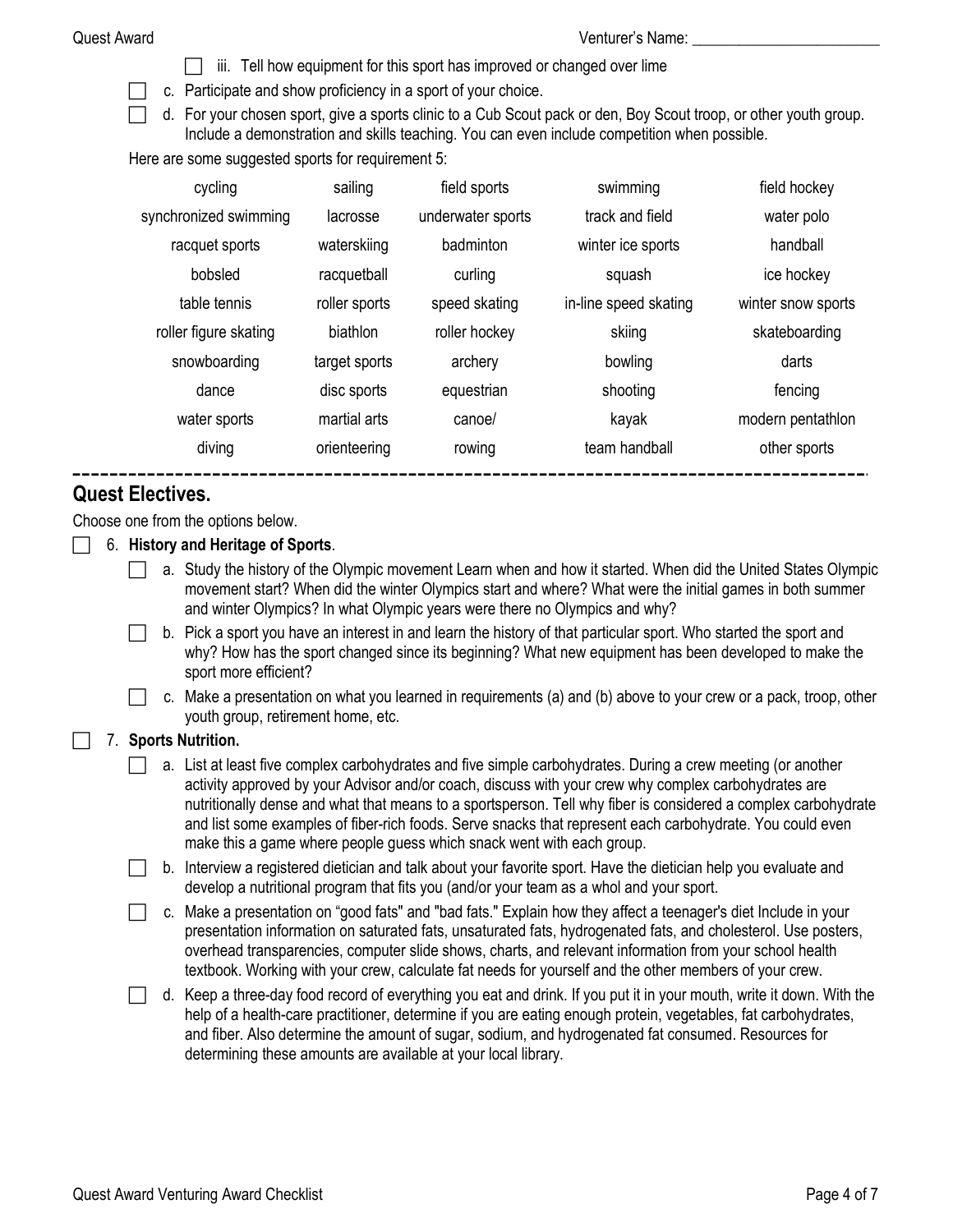#### Quest Award Venturer's Name: \_\_\_\_\_\_\_\_\_\_\_\_\_\_\_\_\_\_\_\_\_\_\_\_

 $\Box$  e. People who do not eat meat are called vegetarians. Vegetarians can be categorized into three different groups. In a discussion with your Advisor and/or coach, name those three groups and explain their differences and similarities. In an interview with a registered dietician or nutritionist, ask questions about the complete protein requirements of a vegetarian and how they make sure they are achieving these daily requirements. Using this information, put on a presentation, tabletop display, or other such activity approved by your Advisor and/or coach for a Boy Scout troop or Cub Scout pack.

### 8 **Drug-Free Sports**.

Complete requirements (a) or (b) and two additional subcategories, OR complete requirements (c) and (d).

- $\Box$  a. Research two classes or categories of prohibited substances in Olympic sport, as listed in the Olympic Movement Anti-Doping Code. (This information can be found at [http://www.usantidoping.org](http://www.usantidoping.org/).)
- Develop a paper (minimum 1.000 words) or a presentation that thoroughly addresses the following questions:
	- $\Box$  What legitimate medical purposes is the substance used for?
	- $\Box$  What health risks are associated with using and/or abusing the substance?
	- How are other people and competition affected if an athlete cheats by using a prohibited substance?
	- What consequences do athletes in the sport you identified face when they have been found cheating?
	- What is the best training program for an athlete who wants to excel at the sport you chose (e.g. nutrition, workouts, etc.)?

### OR

 $\Box$  b. Attend a health class that is at least 15 hours long that focuses on drug-free sport and making decisions about not using drugs in sport. This course could be conducted through your local school, community education system, college/university, sports or athletics, or an online course. Then develop your own multisession drugfree sport health curriculum that you could teach to a youth group.

In consultation with your Advisor, do two of the following subcategories:

- Develop a "fair play," drug-free sports campaign poster with a slogan and image. Identify at least one facility (sport group, school, church, or community plac at which to post your promotional work. Near the poster, include a box to hold a smaller version (handout) that people can take with them.
- $\Box$  Using a decision-making model, help a group of youth learn how to make a good decision about not using drugs. This should include having them identify a number of issues involved, including health risks and ethics.
- Develop an ethical controversy related to drug use in sport Lead/facilitate an ethics forum with your crew based upon the ethical controversy you have developed.
- $\Box$  Contact a professional in anti-doping and gather educational information about drug-free sport. Summarize and share the information and resources you gathered.
- $\Box$  Research the history of doping or use of performance-enhancing drugs in sport Create a timeline summarizing when certain drugs were used, what the drugs were, what the perceived benefit was, and what risks athletes put themselves in by using those drugs
- Using resources from the U.S. Anti-Doping Agency or another credible current anti-doping source, list all prohibited classes or categories of substances and prohibited methods of doping in Olympic sport (see http://www.usantidoping.or. Briefly identify what the drugs do to the body for each substance class or category. In 500 words, write about why doping is prohibited in sport.

#### OR do both of the following:

 c. With a properly trained crew Advisor, coach, or teacher, attend and complete a national or statewide-recognized course, such as Character Counts - Pursuing Victory With Honor, or ATLAS (Athletes Training and Learning to Avoid Steroids).

#### AND

 $\Box$  d. Develop and deliver a presentation on drug-free sports to a youth school or sport group. Design a pamphlet or handout that supports the presentation. You can also use materials available from the U.S. Anti-Doping Agency.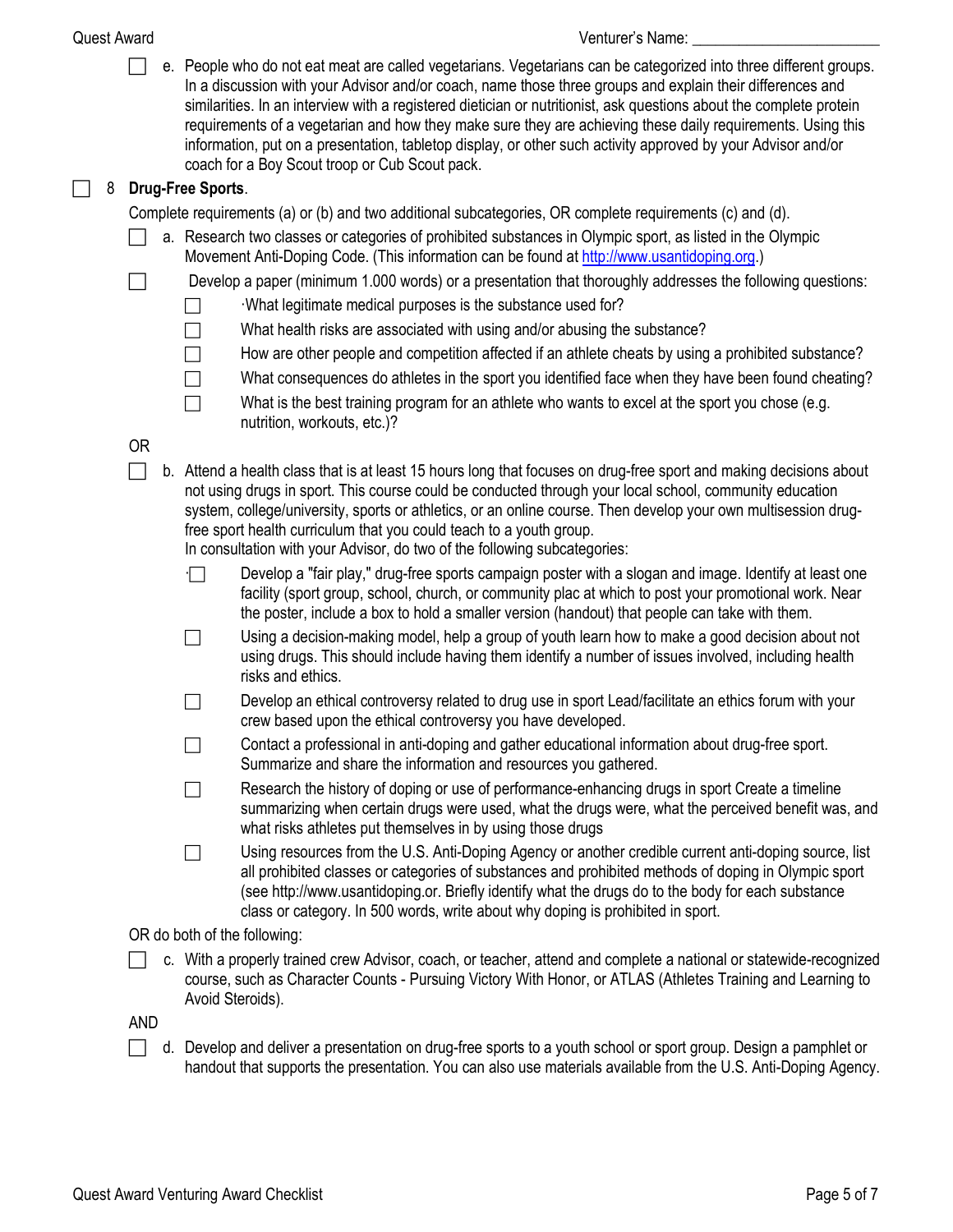|   | <b>Quest Award</b> | Venturer's Name:                                                                                                                                                                                                                                                                                                                                                                                                                                                                                                                                                                                                                                                                                                                                                                          |  |  |  |  |  |
|---|--------------------|-------------------------------------------------------------------------------------------------------------------------------------------------------------------------------------------------------------------------------------------------------------------------------------------------------------------------------------------------------------------------------------------------------------------------------------------------------------------------------------------------------------------------------------------------------------------------------------------------------------------------------------------------------------------------------------------------------------------------------------------------------------------------------------------|--|--|--|--|--|
| 9 |                    | Communications.                                                                                                                                                                                                                                                                                                                                                                                                                                                                                                                                                                                                                                                                                                                                                                           |  |  |  |  |  |
|   |                    | Complete requirements (a), (b) OR (c), (d), (e), (f), and (g) $OR(h)$ .                                                                                                                                                                                                                                                                                                                                                                                                                                                                                                                                                                                                                                                                                                                   |  |  |  |  |  |
|   |                    | a. Take a communications-related training course consisting of at least 15 hours of training and education. This<br>course could be conducted through your local school, community education system, local hospital,<br>college/university, or your own Venturing crew. It could be an official coaching, referee, sport official, and/or<br>athletic trainer program. It could cover such topics as mass communication, sportswriting, technical writing,<br>newspaper editing, film and/or video production, journalism, or coaching. At the conclusion of the training<br>course, review with your Advisor the information and skills taught in this communications course and how they<br>relate to either a particular sports program and/or health and physical fitness in general. |  |  |  |  |  |
|   |                    | b. Read at least two books approved by your Advisor related to a particular sports program of your choice. Some<br>suggested topics are sports injuries, anti-doping, disabled sports organizations, the U.S. Olympic Committee,<br>the International Olympic Committee, etc.                                                                                                                                                                                                                                                                                                                                                                                                                                                                                                             |  |  |  |  |  |
|   |                    | Prepare and submit a written report of not less than 1,000 words on each of these books. The two reports<br>should cover the following items:                                                                                                                                                                                                                                                                                                                                                                                                                                                                                                                                                                                                                                             |  |  |  |  |  |
|   |                    | Why did you pick these books over other written material?                                                                                                                                                                                                                                                                                                                                                                                                                                                                                                                                                                                                                                                                                                                                 |  |  |  |  |  |
|   |                    | What are the important communication principles and concepts related to the sport that you picked?                                                                                                                                                                                                                                                                                                                                                                                                                                                                                                                                                                                                                                                                                        |  |  |  |  |  |
|   |                    | What ate specific ways you can apply these principles in your own sporting activities and/or crew<br>events?                                                                                                                                                                                                                                                                                                                                                                                                                                                                                                                                                                                                                                                                              |  |  |  |  |  |
|   |                    | Present your report to your Advisor and/or crew for review.                                                                                                                                                                                                                                                                                                                                                                                                                                                                                                                                                                                                                                                                                                                               |  |  |  |  |  |
|   |                    | c. Interview two or more individuals (coaches, trainers, referees, umpires, college or university sports information<br>directors, sportswriters. reporters, photographers, amateur and/or professional players, therapists, etc.)<br>associated with a particular sport you have an interest in. Prepare an oral and/or written report of at least 1,000<br>words to your crew and/or another youth group you are associated with detailing the information obtained from<br>these interviews.                                                                                                                                                                                                                                                                                           |  |  |  |  |  |
|   |                    | d. Make a tabletop display, an oral presentation, or a videotape production for your crew, another crew, a Cub<br>Scout don or pack. Boy Scout troop, or another youth group on the importance of communication in sports. This<br>presentation should emphasize the role that effective communication plays in accurately participating in any<br>sporting event or program.                                                                                                                                                                                                                                                                                                                                                                                                             |  |  |  |  |  |
|   |                    | e. Do the following:                                                                                                                                                                                                                                                                                                                                                                                                                                                                                                                                                                                                                                                                                                                                                                      |  |  |  |  |  |
|   |                    | Participate in at least one sports-related ethical controversy. Some examples are:                                                                                                                                                                                                                                                                                                                                                                                                                                                                                                                                                                                                                                                                                                        |  |  |  |  |  |
|   |                    | Amateur athletics                                                                                                                                                                                                                                                                                                                                                                                                                                                                                                                                                                                                                                                                                                                                                                         |  |  |  |  |  |
|   |                    | Drugs and steroids                                                                                                                                                                                                                                                                                                                                                                                                                                                                                                                                                                                                                                                                                                                                                                        |  |  |  |  |  |
|   |                    | Parental involvement                                                                                                                                                                                                                                                                                                                                                                                                                                                                                                                                                                                                                                                                                                                                                                      |  |  |  |  |  |
|   |                    | Coaching in youth sports                                                                                                                                                                                                                                                                                                                                                                                                                                                                                                                                                                                                                                                                                                                                                                  |  |  |  |  |  |
|   |                    | Gambling and betting or sporting events                                                                                                                                                                                                                                                                                                                                                                                                                                                                                                                                                                                                                                                                                                                                                   |  |  |  |  |  |
|   |                    | Racial/sexual discrimination/biases                                                                                                                                                                                                                                                                                                                                                                                                                                                                                                                                                                                                                                                                                                                                                       |  |  |  |  |  |
|   |                    | Sportsmanship: A dying concept?                                                                                                                                                                                                                                                                                                                                                                                                                                                                                                                                                                                                                                                                                                                                                           |  |  |  |  |  |
|   |                    | Conduct at least one additional sports-related ethical controversy (separate from the one used abov as<br>part of an ethics forum.                                                                                                                                                                                                                                                                                                                                                                                                                                                                                                                                                                                                                                                        |  |  |  |  |  |
|   |                    | Along with your crew or another youth group, participate in two cooperative games (one in each<br>category)                                                                                                                                                                                                                                                                                                                                                                                                                                                                                                                                                                                                                                                                               |  |  |  |  |  |
|   |                    | Outdoor activity game                                                                                                                                                                                                                                                                                                                                                                                                                                                                                                                                                                                                                                                                                                                                                                     |  |  |  |  |  |

 $\Box$  Indoor activity game